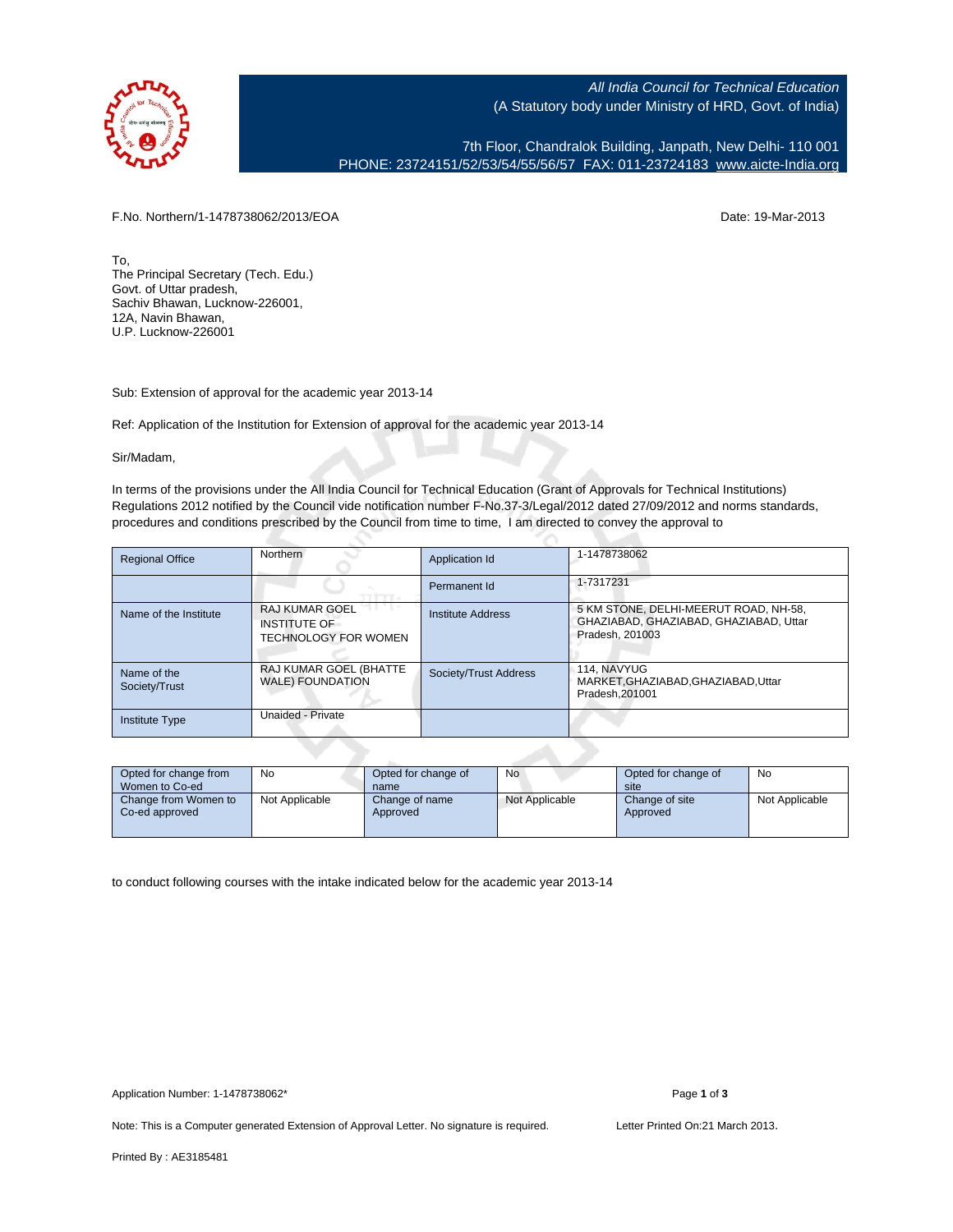All India Council for Technical Education (A Statutory body under Ministry of HRD, Govt. of India)

7th Floor, Chandralok Building, Janpath, New Delhi- 110 001 PHONE: 23724151/52/53/54/55/56/57 FAX: 011-23724183 [www.aicte-India.org](http://www.aicte-India.org)

| Application Id: 1-1478738062                          |           | Course                          |                                                                                            | <b>Affiliating Body</b>    |                                         |                |                              |                         |             |                       |
|-------------------------------------------------------|-----------|---------------------------------|--------------------------------------------------------------------------------------------|----------------------------|-----------------------------------------|----------------|------------------------------|-------------------------|-------------|-----------------------|
|                                                       |           |                                 |                                                                                            |                            |                                         |                |                              |                         |             |                       |
| Program                                               | Shift     | Level                           |                                                                                            | Full/Part Time             |                                         | Intake 2012-13 | Intake Approved for<br>13-14 | $\overline{\mathbf{g}}$ | $rac{Q}{4}$ | Foreign Collaboration |
| <b>ENGINEERING</b><br><b>AND</b><br><b>TECHNOLOGY</b> | 1st Shift | <b>UNDER</b><br><b>GRADUATE</b> | <b>COMPUTER</b><br><b>SCIENCE &amp;</b><br><b>ENGINEERING</b>                              | <b>FULL</b><br><b>TIME</b> | Mahamaya Technical<br>University, Noida | 120            | 120                          | No                      | No          | $\overline{No}$       |
| <b>ENGINEERING</b><br><b>AND</b><br><b>TECHNOLOGY</b> | 1st Shift | <b>UNDER</b><br><b>GRADUATE</b> | <b>COMPUTING IN</b><br><b>MULTIMEDIA</b>                                                   | <b>FULL</b><br><b>TIME</b> | Mahamaya Technical<br>University, Noida | 60             | 60                           | <b>No</b>               | <b>No</b>   | <b>No</b>             |
| <b>ENGINEERING</b><br><b>AND</b><br><b>TECHNOLOGY</b> | 1st Shift | <b>UNDER</b><br><b>GRADUATE</b> | <b>ELECTRICAL</b><br><b>AND</b><br><b>ELECTRONICS</b><br><b>ENGINEERING</b>                | <b>FULL</b><br><b>TIME</b> | Mahamaya Technical<br>University, Noida | 60             | 60                           | <b>No</b>               | <b>No</b>   | <b>No</b>             |
| <b>ENGINEERING</b><br><b>AND</b><br><b>TECHNOLOGY</b> | 1st Shift | <b>UNDER</b><br><b>GRADUATE</b> | <b>ELECTRONICS</b><br><b>AND</b><br><b>COMMUNICATI</b><br><b>ONS</b><br><b>ENGINEERING</b> | <b>FULL</b><br><b>TIME</b> | Mahamaya Technical<br>University, Noida | 120            | 120                          | <b>No</b>               | <b>No</b>   | <b>No</b>             |
| <b>ENGINEERING</b><br><b>AND</b><br><b>TECHNOLOGY</b> | 1st Shift | <b>UNDER</b><br><b>GRADUATE</b> | <b>INFORMATION</b><br><b>TECHNOLOGY</b>                                                    | <b>FULL</b><br><b>TIME</b> | Mahamaya Technical<br>University, Noida | 120            | 120                          | <b>No</b>               | <b>No</b>   | <b>No</b>             |
| MANAGEMENT                                            | 1st Shift | <b>POST</b><br><b>GRADUATE</b>  | <b>MASTERS IN</b><br><b>BUSINESS</b><br><b>ADMINISTRATI</b><br>ON                          | <b>FULL</b><br><b>TIME</b> | Mahamaya Technical<br>University, Noida | 60             | 60                           | <b>No</b>               | <b>No</b>   | <b>No</b>             |

• Validity of the course details may be verified at www.aicte-india.org>departments>approvals

The above mentioned approval is subject to the condition that RAJ KUMAR GOEL INSTITUTE OF TECHNOLOGY FOR WOMEN shall follow and adhere to the Regulations, guidelines and directions issued by AICTE from time to time and the undertaking / affidavit given by the institution along with the application submitted by the institution on portal.

In case of any differences in content in this Computer generated Extension of Approval Letter, the content/information as approved by the Executive Council / General Council as available on the record of AICTE shall be final and binding.

Note: This is a Computer generated Extension of Approval Letter. No signature is required. Letter Printed On:21 March 2013.